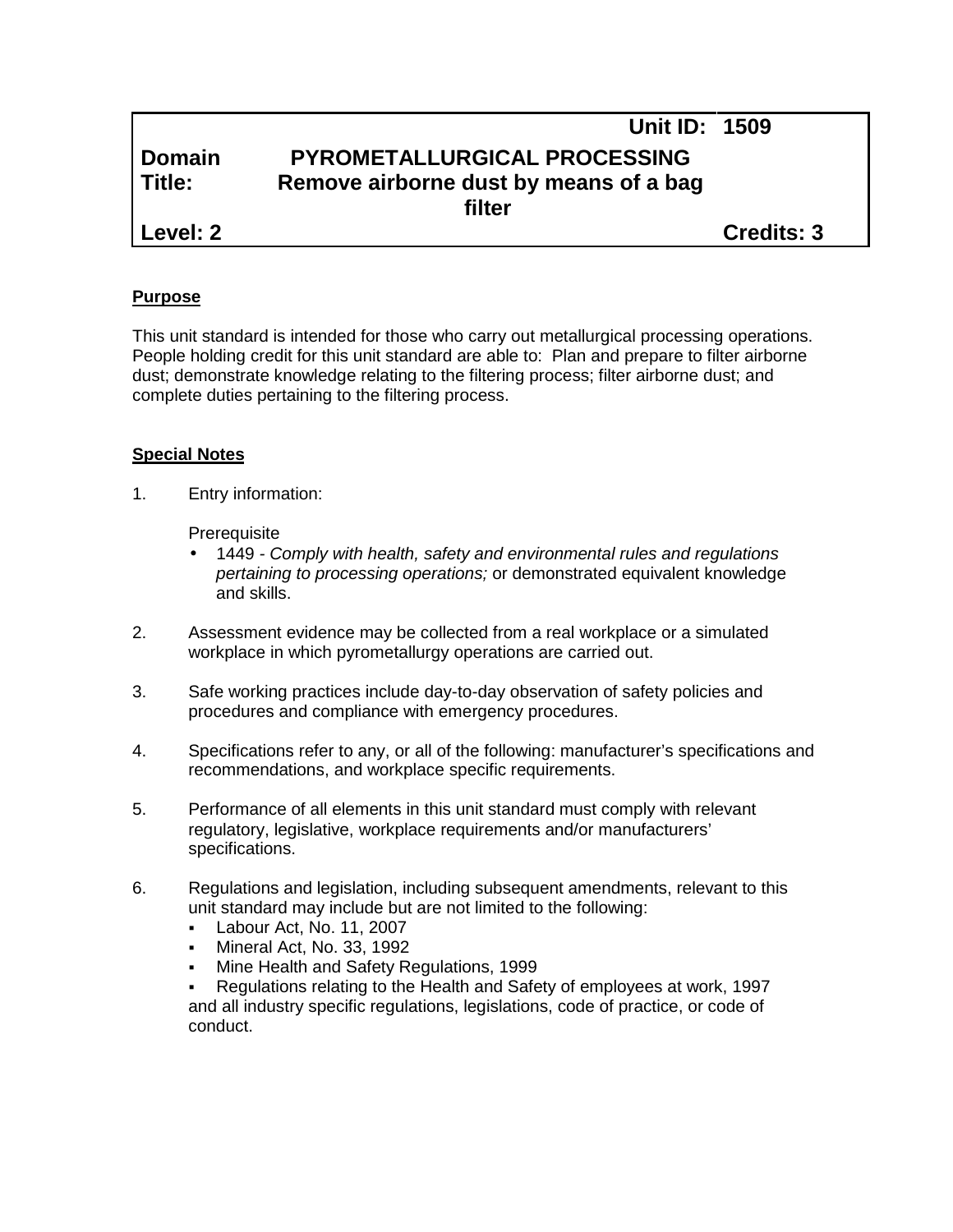# **Quality Assurance Requirements**

This unit standard and others within this subfield may be awarded by institutions which meet the accreditation requirements set by the Namibia Qualifications Authority and the Namibia Training Authority and which comply with the national assessment and moderation requirements. Details of specific accreditation requirements and the national assessment arrangements are available from the Namibia Qualifications Authority and the Namibia Training Authority. All approved unit standards, qualifications and national assessment arrangements are available on the Namibia Training Authority website www.nta.com.na.

# **Elements and Performance Criteria**

# **Element 1: Plan and prepare for removing airborne dust**

# **Performance Criteria**

- 1.1 Work instructions, including plans, specifications, quality requirements and operational details are obtained, explained, clarified and applied to the allocated task.
- 1.2 Safety and security requirements, including personal protective clothing and equipment are obtained from the site safety plan, workplace policies and procedures, explained, and applied to the allocated task.
- 1.3 Equipment, tools, accessories selected to carry out tasks are checked for consistency with the requirements of the job, their usability and any faults rectified or reported prior to commencement of work.
- 1.4 Environmental protection requirements are identified from the project environmental management plan and applied to the allocated task.
- 1.5 Work area is inspected and prepared according to workplace procedures.

## **Element 2: Demonstrate knowledge relating to the filtering process**

## **Range**

The principal components of the filtering process may include but are not limited to bag filter components, auxiliary systems, interlock system and safety devices.

## **Performance Criteria**

- 2.1 The actions and conditions pertaining to a safe, healthy work environment when filtering are described.
- 2.2 The importance of filtering process is explained in terms of achieving specified production requirements.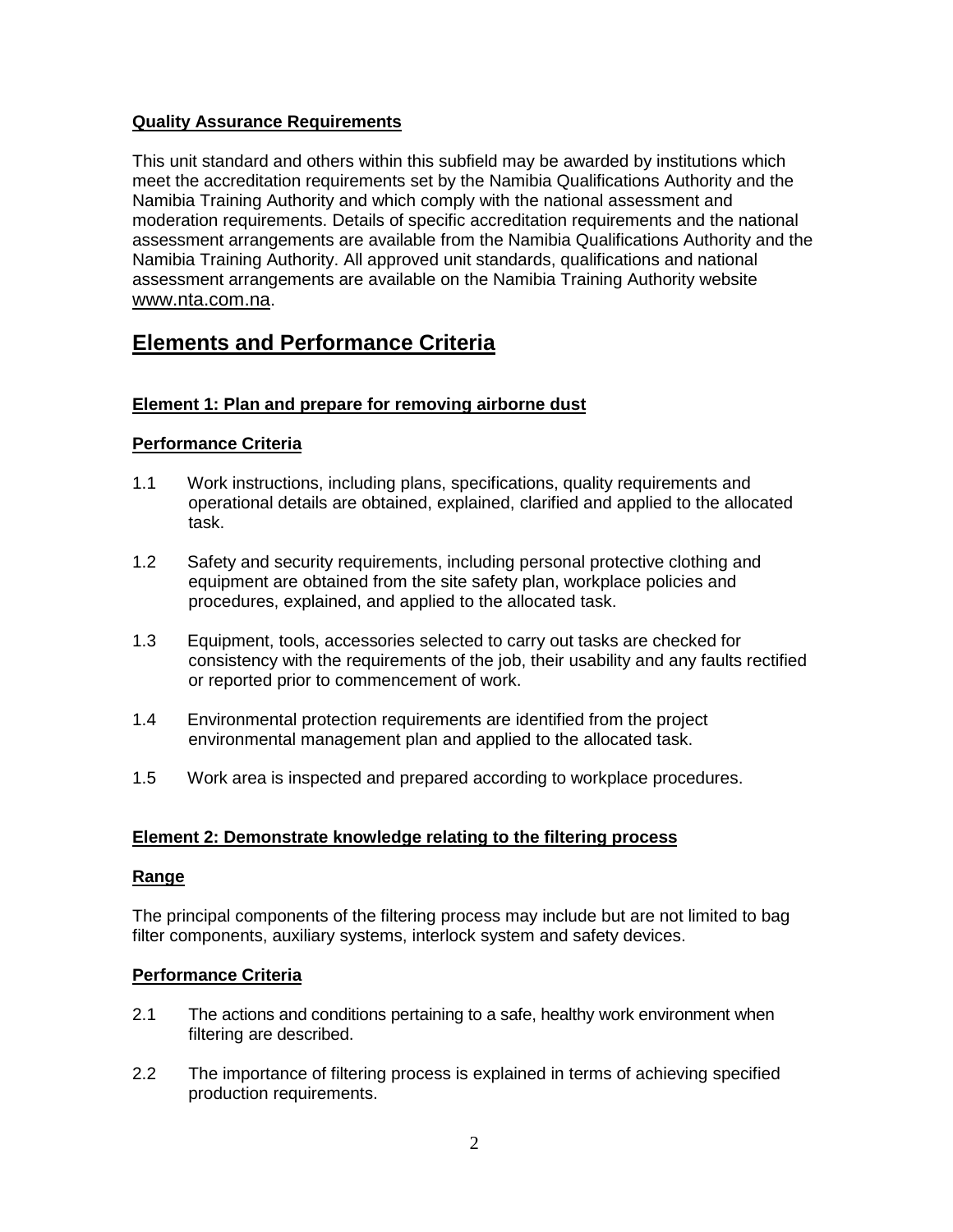- 2.3 The principal components of the filtering process are identified and their functions are explained in terms of design and operational requirements.
- 2.4 Hazards and associated risks pertaining to the filtering process are identified through relevant risk assessment procedures.
- 2.5 Corrective actions, in case of sub-standards conditions and problems encountered, are described.
- 2.6 The communication requirements pertaining to the filtering process and the consequences of non-compliance are explained in terms of legal and operational requirements.

#### **Element 3: Filter airborne dust**

#### **Performance Criteria**

- 3.1 Workplace hazards and associated risks are identified, minimised or eliminated according to workplace procedures and legislative requirements.
- 3.2 The filtering process is started according to workplace procedures.
- 3.3 The filtering process is monitored and controlled according to workplace procedures.
- 3.4 If necessary, corrective and/or reporting actions are taken according to workplace procedures.
- 3.5 The filtering process is consistent with environmental policy and other specified requirements.

#### **Element 4: Complete duties pertaining to the filtering process**

#### **Range**

Housekeeping may include but is not limited to ensure the work area is ready for next user; remove work materials to designated locations; correctly identify waste and re usable material; and remove waste and re-usable materials to designated locations.

#### **Performance Criteria**

- 4.1 The filtering process is stopped according to workplace procedures.
- 4.2 Task-specific tools, personal protective and safety equipment, are cleaned, maintained and stored for further use according to workplace procedures.
- 4.3 Good housekeeping practices are maintained according to workplace procedures.